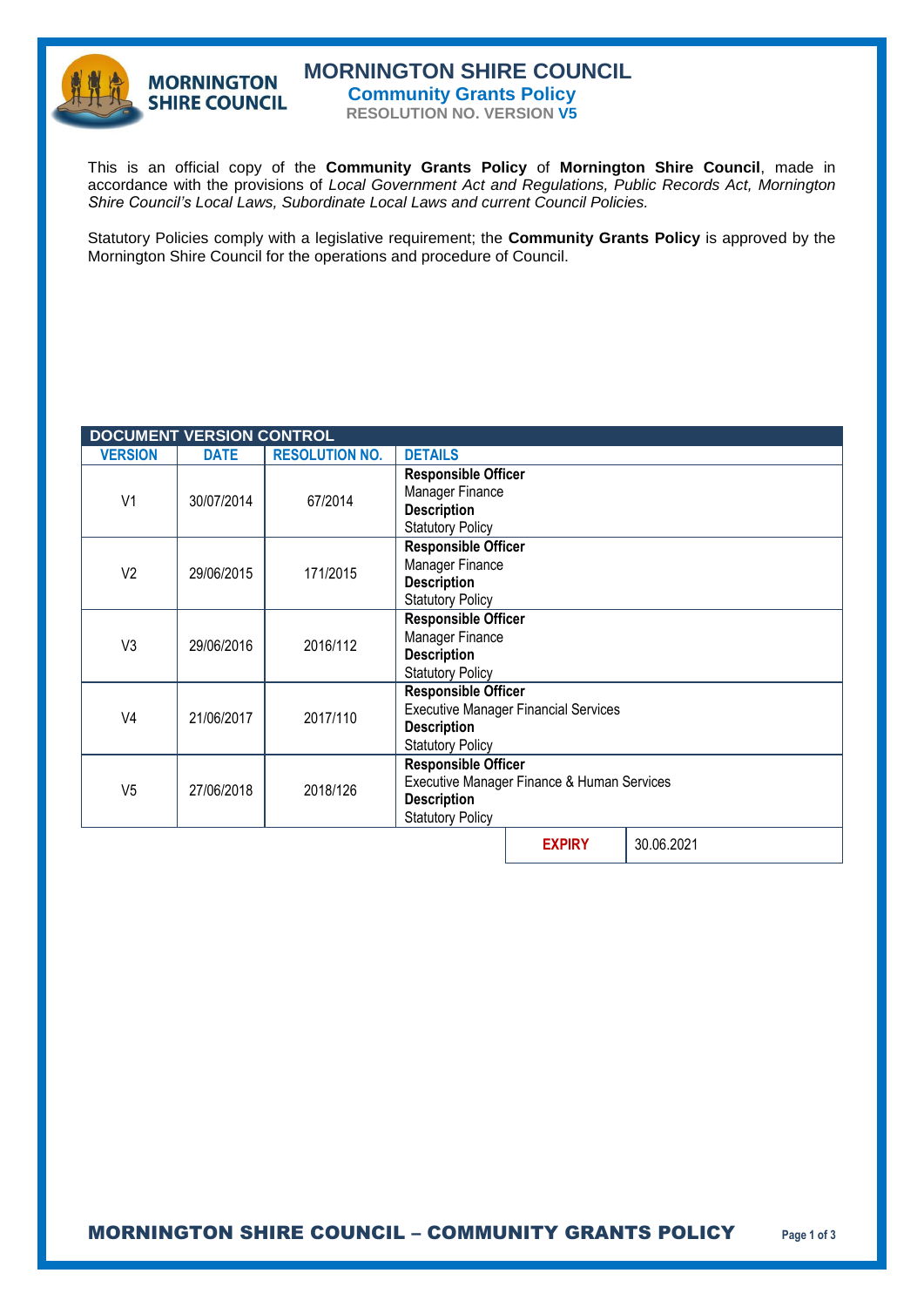

# **Policy Statement**

**MORNINGTON SHIRE COUNCIL** 

#### **Commencement**

The Mornington Shire Council Community Grants Policy will take effect following the adoption of Council's Budget at the Ordinary Council Meeting on 27 June 2018.

### **Policy Instruction**

#### **Purpose**

The policy is intended to provide a structure for making grants to community organisations, which is open, transparent, legal, equitable, and furthers the aims and objectives of Council.

The objectives of this policy are to ensure that grants, gifts, and concessions to community organisations are provided in an equitable and accountable manner and produce the benefits towards which they are aimed.

## **Application of the Policy**

This policy applies to:

- Direct cash grants to community organisations;
- Assets given to community organisations;
- In-kind assistance given to community organisations; and
- Concessions (e.g. rates remitted) for community organisations.

This policy does not apply to:

There are no circumstances that this policy does not apply.

#### **Background**

Section 195 Local Government Regulation 2012 requires that a policy about grants to community organisations must be prepared.

It states that a local government must prepare and adopt a policy about local government grants to community organisations (a community grants policy), which includes the criteria for a community organisation to be eligible for a grant from the local government.

Section 194 states a local government may give a grant to a community organisation only:

- a) If the local government is satisfied:
	- (i) The grant will be used for a purpose that is in the public interest; and
	- (ii) The community organisation meets the criteria stated in the local government's community grants policy; and

b) In a way that is consistent with the local government's community grants policy.

### **Principles**

Grants shall be provided in an equitable manner. That is, they should not benefit one group of the community and exclude another.

The arrangements for making grants should be made on a whole of area basis.

Grants should be provided to achieve an identified benefit to the community generally. The council should ensure that the benefits are obtained.

MORNINGTON SHIRE COUNCIL – COMMUNITY GRANTS POLICY **Page 2 of 3**